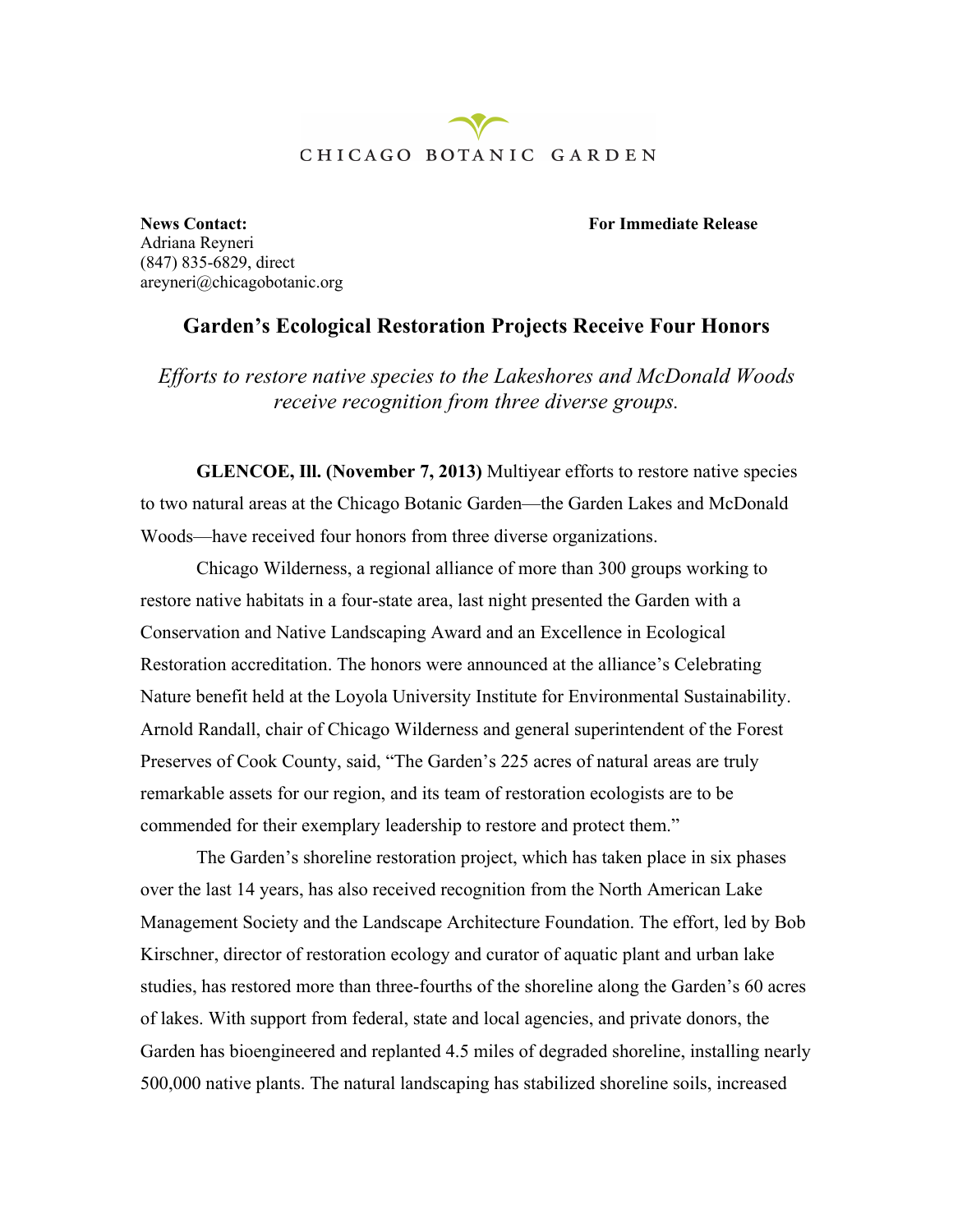resilience to flooding, improved water quality, and provided habitat for native frogs, turtles, fish, mussels, aquatic insects, and birds.

Most recently, the Garden partnered with the U.S. Army Corps of Engineers and Living Habitats to restore 1.25 miles of shoreline along the Garden's North Lake. Aquatic planting "shelves" were created that extend up to 35 feet into the lake, bolstered by custom-fabricated mesh and specialized webbing materials to help support and protect the new plants. In the largest perennial planting effort over the Garden's 40-year history, workers installed 120,000 native shoreline plants along with 1,000 native shrubs. Representing 244 different species, the plants were chosen for their ability to anchor soil at the water's edge and withstand the environmental stresses of urban waterways. Visitors to the North Lake can now enjoy drifts of native plants along the shore, which create seasonal interest, support year-round wildlife, and attract migratory birds. Chicago Wilderness bestowed its Conservation and Native Landscaping Award to the North Lake shoreline project at yesterday evening's event.

Last month, the North American Lake Management Society awarded the Garden a Technical Merit Award at its annual meeting in San Diego. Linda Green from the University of Rhode Island, who nominated the Garden's project, said, "The Chicago Botanic Garden's lakeshore restorations demonstrate perfectly how native landscapes along urban waterways can be both ecologically beneficial and visually beautiful—and foster a sustainable relationship between nature and society."

The Landscape Architecture Foundation in October published a case study of the Garden's lakeshore projects in its online Landscape Performance Series. The database documents exemplary landscape projects providing environmental and social benefits. The case study's analyses confirmed that most people consider carefully designed native plantings along the water's edge to be more visually attractive than conventional manicured-turf edges.

A quarter-century of restoration to the 100-acre McDonald Woods has transformed degraded oak woodland into a natural treasure providing habitat for a dozen rare and endangered species. The effort has taken place under the meticulous stewardship of Senior Ecologist Jim Steffen, manager of McDonald Woods, who received a "Gold Accreditation" from the Chicago Wilderness Excellence in Environmental Restoration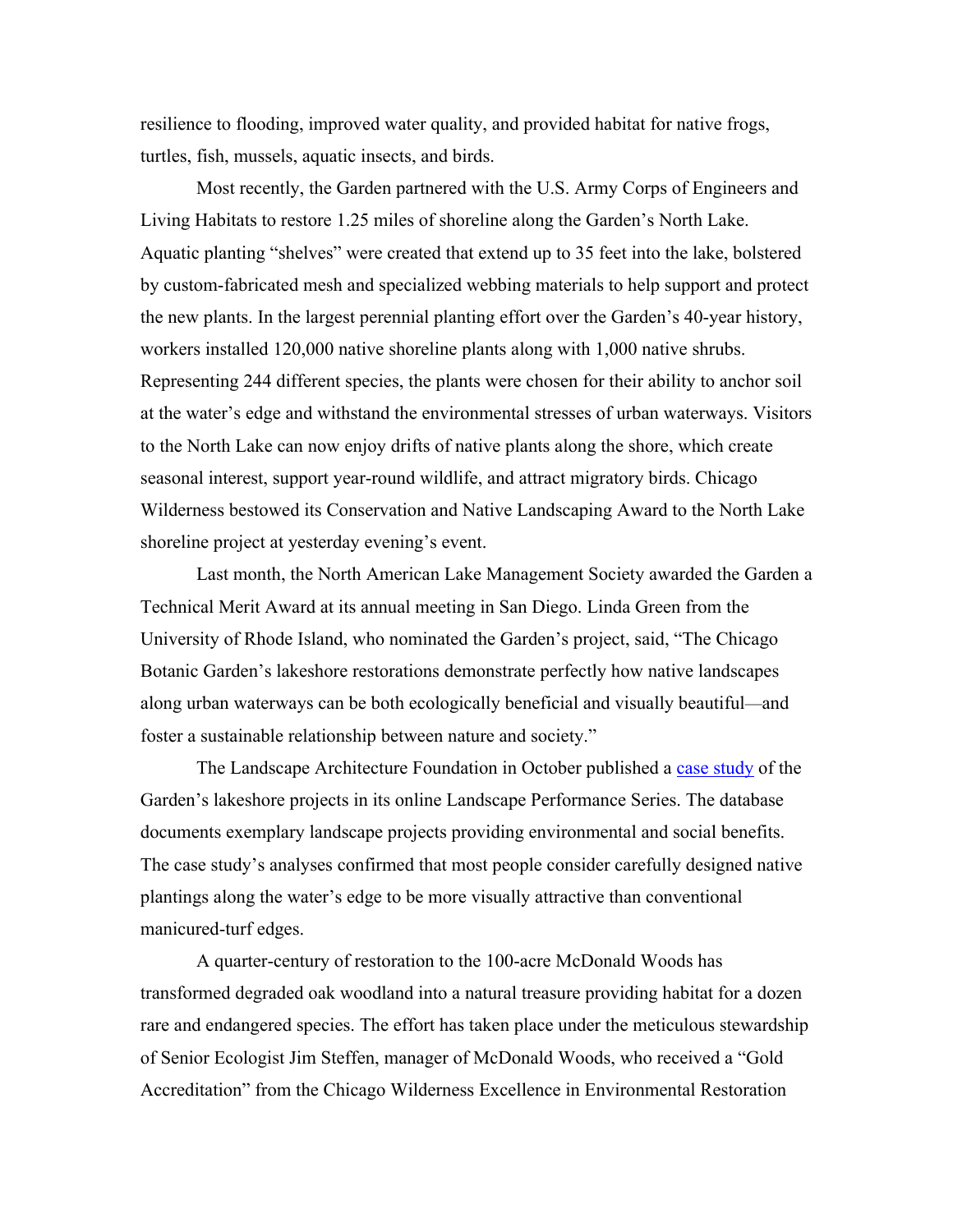Program's (EERP) at yesterday evening's event. The newly-launched EERP, sponsored by ArcelorMittal, was developed to recognize high-quality restoration sites and the organizations that manage them. Controlled burns, invasive species removal, and reintroduction of native plants are key components to the ongoing restoration project.

McDonald Woods, which encompasses five distinct woodland community types, also provides research opportunities for Garden scientists and graduates students affiliated with the Daniel F. and Ada L. Rice Plant Conservation Science Center. Most recently, Steffen co-authored a paper on increased carbon sequestration in restored oak woodlands. Steffen and his team of scientists, students and volunteers have also developed more efficient ways to remove invasive species. For example, they found that by simply removing the green seed pods of the garlic mustard, it became unnecessary to physically pull the plant out of the ground—a process that disturbs the soil and uproots native seedlings.

Interact with the Garden for this and other Garden events and programs:

- App: chicagobotanic.org/app
- Blog: my.chicagobotanic.org
- E-news: chicagobotanic.org/enews
- Facebook: facebook.com/chicagobotanicgarden
- Flickr: flickr.com/groups/chicagobotanicgarden
- Pinterest: http://pinterest.com/chicagobotanic/
- RSS: chicagobotanic.org/feeds.php
- Strategic Plan: strategicplan.chicagobotanic.org/
- Twitter: twitter.com/chicagobotanic
- YouTube: youtube.com/chicagobotanicgarden

## *###*

**Editors, please note:** The Chicago Botanic Garden's newsroom is online at www.chicagobotanic.org/pr. For digital images, contact Adriana Reyneri at (847) 835-6829 or at areyneri@chicagobotanic.org.

*The Chicago Botanic Garden, one of the treasures of the Forest Preserves of Cook County, is a 385-acre living plant museum featuring 26 distinct gardens and four natural areas. With events,*